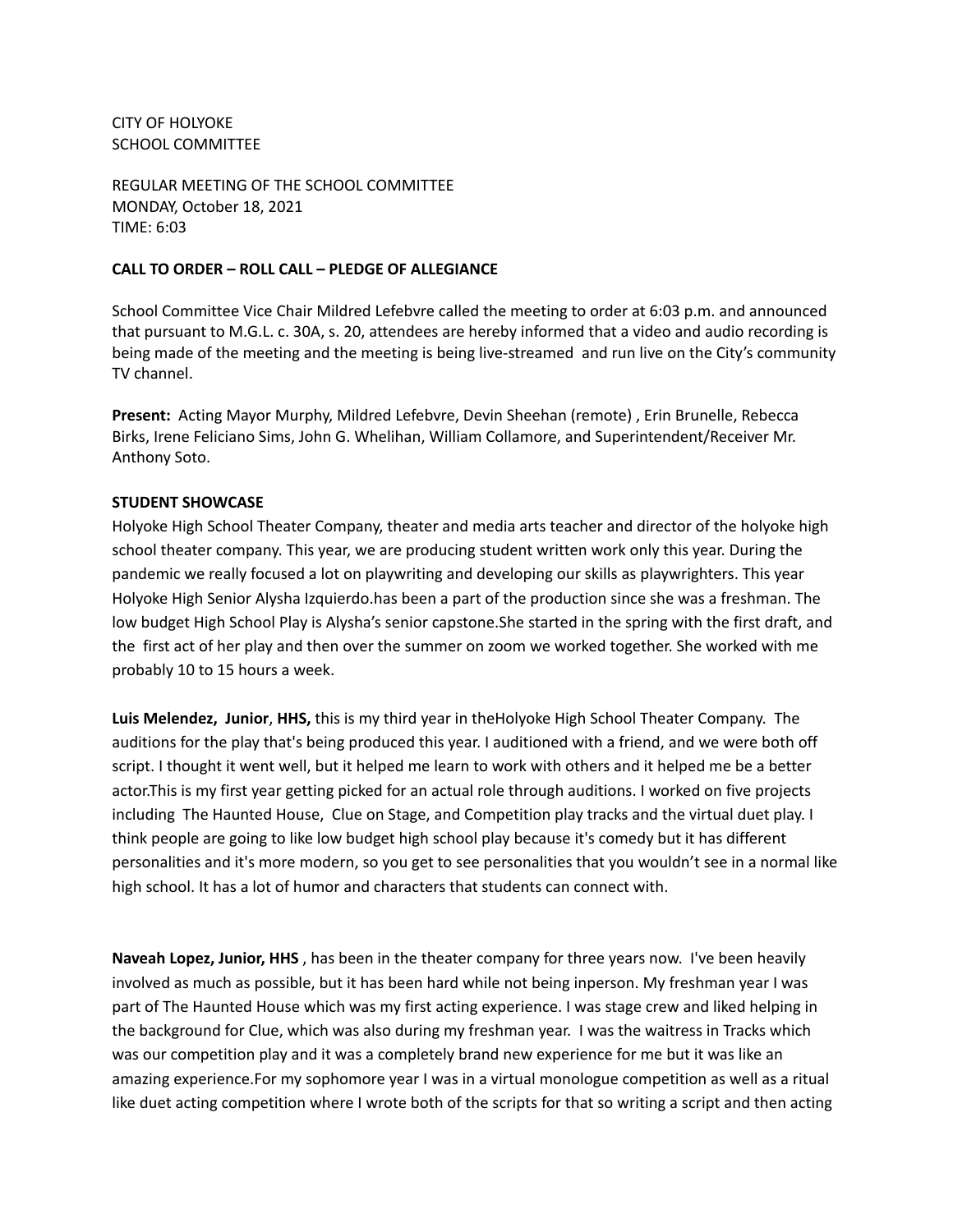it is also a different experience. that I really enjoyed and then now this year I'm playing Sam in Low Budget High School Play which was also the first time that I've ever been picked first for a role. It was a victory on my end because I put in the work and I'm finally seeing the payoff so because this was my first audition in almost two years it was really nerve-wracking and exciting but I feel like I advanced enough since freshman year that I could really see a difference and I could really see the work paying off. The play is different having a student writer and a student director because while we're going through the process of preparing for the show we're also going through the process of changing things within the script and within the actual play and we're providing feedback and we're showing the director and writer something she might want to change.

I'm forever grateful for this opportunity

**Alysha Izquerdo, Senior, HHS, Director of Low Budget High School Play**. In the beginning of the summer I started working with Ms. Brunelle, to continue writing a play that I had started for a project last year.I got the idea of doing this project because I feel like we always struggle trying to like figure out what plays we want to do throughout the year so I thought why not write one of our own so that we don't have to spend money. The play is about \these five teenagers who go to a school that isn't funding their theater production or their theater company and so they're doing everything themselves they're coming up with props and costumes themselves. Throughout the play you get to see them work together to try and figure out like different ways to get through the things that are happening. All the characters are very diverse. I wouldn't say they're very stereotypical but they all play a different part in the play.

There is Terence who is the head of tech crew, Javier who is the director of the play, Victoria who does costume and makeup, Sam who is playing the lead role Julia, and JD who's playing lethal romeo, and hey're trying to put together. The whole show takes place a couple hours before their first opening play so this is the first time they're performing .When you're watching play you just see a lot of stuff that's going on backstage and a lot of the conversations that they're having. There's a few parts where we even have videotapes that are pre set because that is what we do. This play is a similar to a short film which is something new to us.

A lot of the customs that we're having are clothes that the cast are bringing in themselves. You're only going to see three people wearing wearing costumes. The custodian, wearing his.janitor suit and a hazard suit and JD with his romeo costume, and Sam with her Juliet costume. The play is very simplistic, and a lot of the stuff are easy things that you can findbaround your house. The play is called Low Budget High School Play so we kept it as low budget as possible. This makes it easier for us because the theatre company is funded by our own fundraising.

The show on November 18th, 19th,and 20th @ 7 p.m at the Holyoke High School auditorium.

**Jacqueline Jourdain- M.A.S.S Certificate**- Not present due to Volleyball Game, Ms. Jourdain will be present for the November Meeting.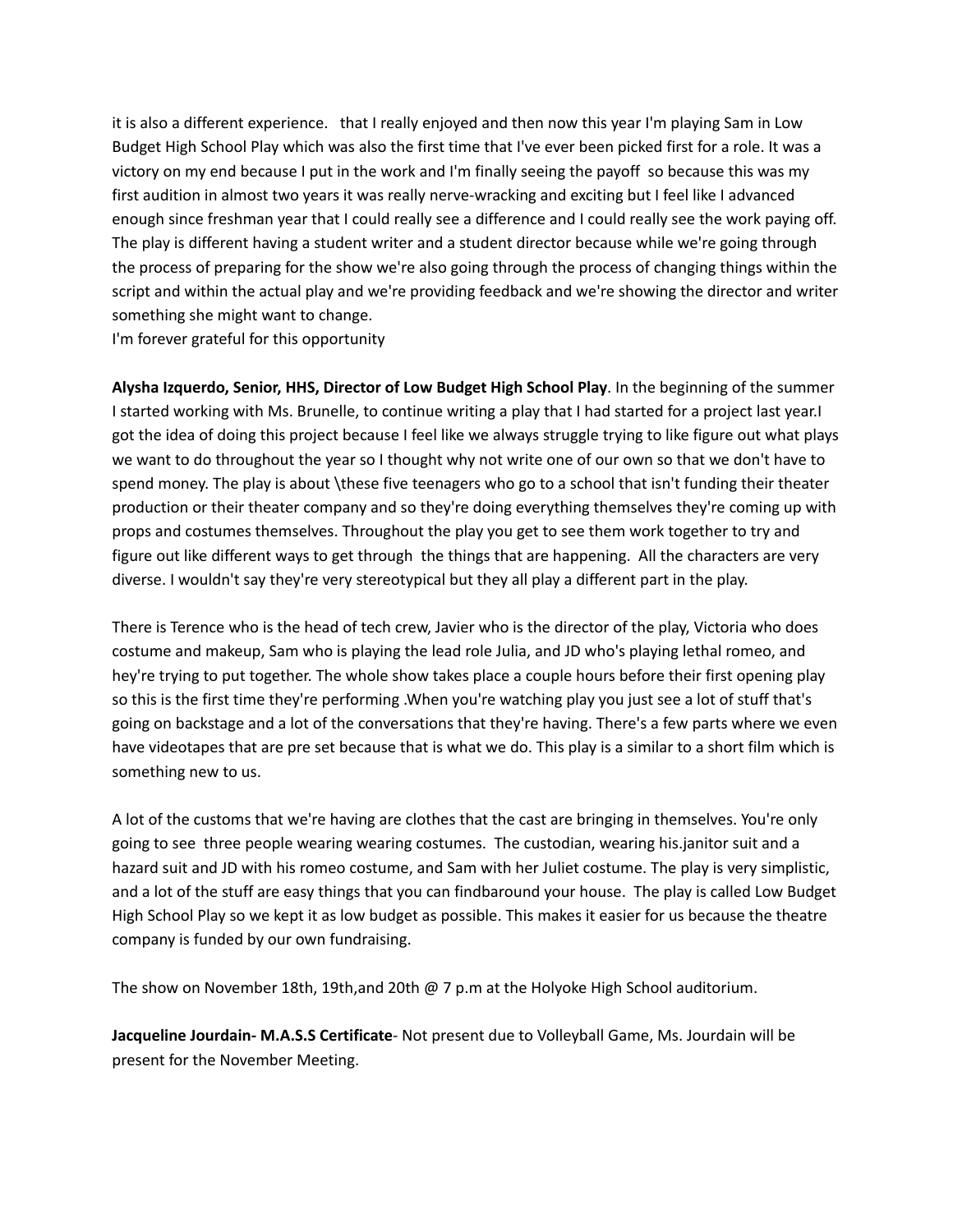# **PUBLIC COMMENT- NO PUBLIC COMMENT**

Ms. Lefebvre clarifies the regulation which states which states that whatever you speak upon in public comment must be on the agenda. Moving forward, we will ensure the agenda is according to the specifics we are speaking about. If there is a topic that someone wishes to include in the meeting, it must be submitted 15 days prior to the meeting and Miss. Garcia, at [sagarcia@hps.holyoke.ma.us](mailto:sagarcia@hps.holyoke.ma.us).. If a person wants to submit public comment, then public comment must be submitted the Friday prior to the meeting at 3PM, to Miss. Garcia, and what you are speaking about is no longer than two minutes.

Mrs. Birks, In addition, the reason why that's an order is because, when people speak at public comment, if you are not on the agenda it does not give the district or the committee the capability to respond, or ask questions, or respond to accusations.

# **COMMUNICATION AND REPORTS**

Student Representative Shyanne Hall, Junior, Holyoke High School Dean Campus

I play soccer and basketball and I wanted to jointhe school committee and be able to talk to you and share my opinion, and information about my school. I'm also in part of the student government and I'm president of student government of my class.I talked to so many so many of my classmates and my teachers and so I get a lot of opinions wanted to share them.

Right now students received funding from an equipment sales, that will now go to the various vocational programs, and student clubs like student government, Dean ambassadors, and our career readiness program that helps students with resumes.

# **Superintendent Reports**

# **Covid 19**

As of Oct. 14, the state reported that the City of Holyoke had a 32.3/100,000 average daily incidence rate.

- Holyoke has the second highest daily incidence rate within Hampden County
- 5,591 tests performed in the prior two weeks
- 4.42% positivity rate
- 184 positive cases city-wide over the prior two weeks
- There have been 6,761 positive cases in Holyoke

# District-wide Metrics as of Oct. 13, 2021

- Days of School: 35
- Total cases since the start of school: 221 (203 students and 18 staff)
- Total cases past 2 weeks (Sept. 29-Oct. 13): 35 (33 students and 2 staff)
- Number of cases resulting in potential spread to HPS student/staff: 25 (23 students and 2 staff)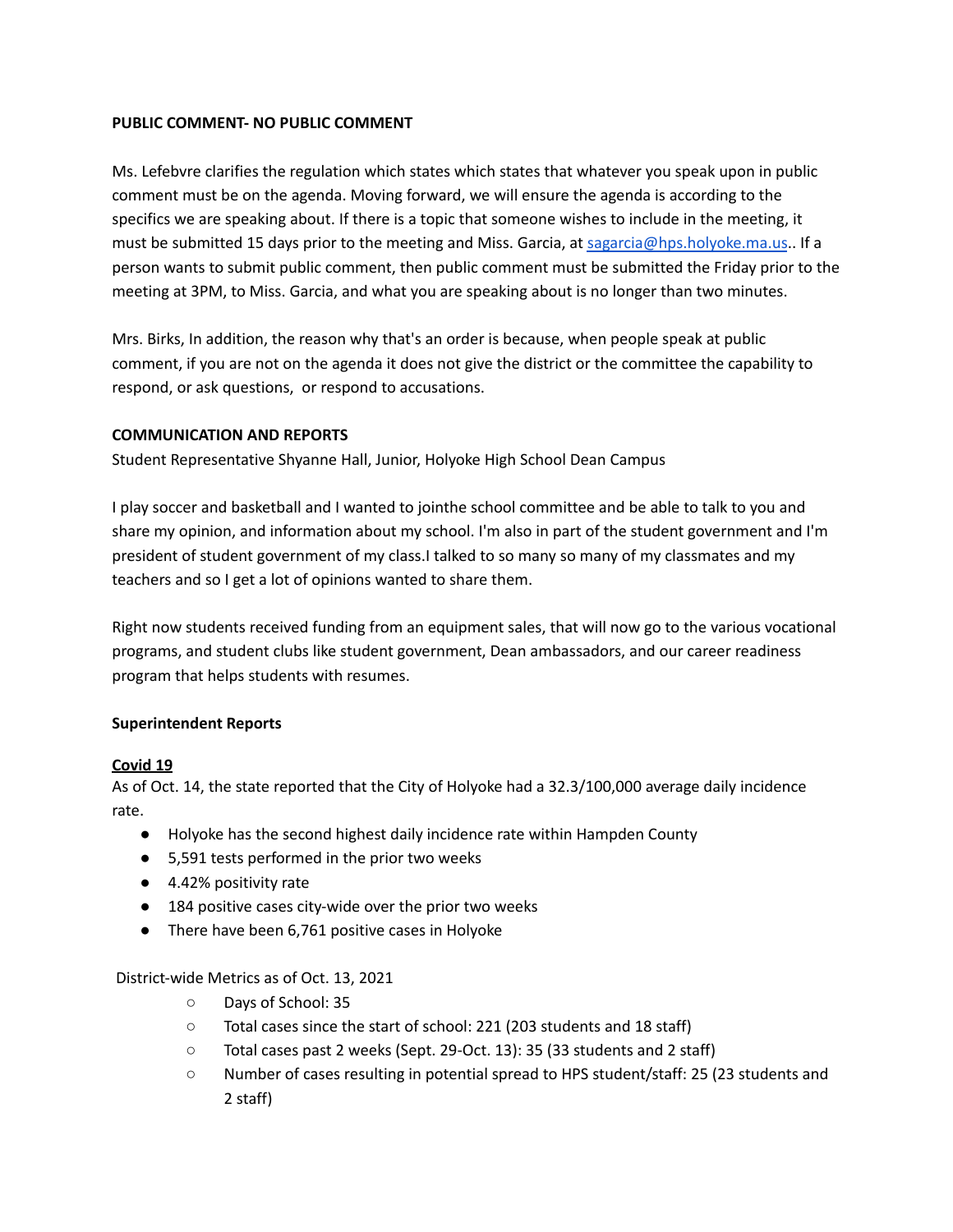When a student test positive or a staff member tests positive, as a potential spread, and identify who the closed contacts were and if any of those closed contacts test positive, we consider that potential spread even with mask on. We can't say with 100 certainty that there was spread so we see increase in COVID cases in our student population but overall our staff numbers remain very low and that's likely because of the vaccine. We have allocated funding and are in the process of hiring 2 full time nurses to assist with contact tracing for the district. And we continue to stress the importance of distancing and proper mask wearing to reduce the chances of in school transmission.

Mayor Murphy, we are now number two in hampden county. The city has gone down to about 32 cases per 100 000. Our vaccination rate went up a half a percent, from 53.5 to 54. Our first vaccinations are at 61.1.

# **DEAN PROPERTY TRANSFER**

Thanks the school committee members that met with the city engineer and counselor Bartley to gain a better understanding of the use of the property. The city has recently done some clean up to the area. This may not come to fruition in terms of potentially building one or two homes, but that depends on the developer. This property is a residential zone, and not an industrial building, this could potentially change down the line, but there is no intention at this time. There is a recommendation that the shops at Dean help in terms of actually working on the homes, but that is at the discretion of of the developer. If this is done properly students will have a clear walk up and down St. Vincent.

Driveways are dependent on the location of A, B or C as shown in the appendix attached. A and B will have a drive way on Northampton and C would have it on St. Vincent. The storm drains in that area would be the responsibility of the city. Revert clause: If in 5 years, the development does not happen, the clause will be in effect and revert back to the school. If this passes, the city engineer would work with the planning department, we would be sending out information request for proposals from various developers. All developers would have to go through our planning process, the city engineer, making sure that all easements are met, that all the zoning requirements are met and would also have a revert clause for 2 years and would be returned to the city.

There has to be a a retaining wall down at the bottom the hill, and it is the city's responsibility. To confirm this, we will connect with the city law department.

**Mr. Whelihan-** There was a meeting a couple weeks ago between the city engineer, Councilor Bartley, Mr. Courchesne, Mrs. Birks about the project in in general. Some of the issues were, we didn't want commercial development. Didn't want to Dunkin Donuts because of the traffic, and the safety of the kids walking by. We were assured that it's not zoned for commercial use but for residential use. Right now the potential is between two and three houses. It's topography issues there going up the hill and then going towards going north on route 5. There's topography issues there so it's debatable whether you can get three houses and if there's going to be a cost factor.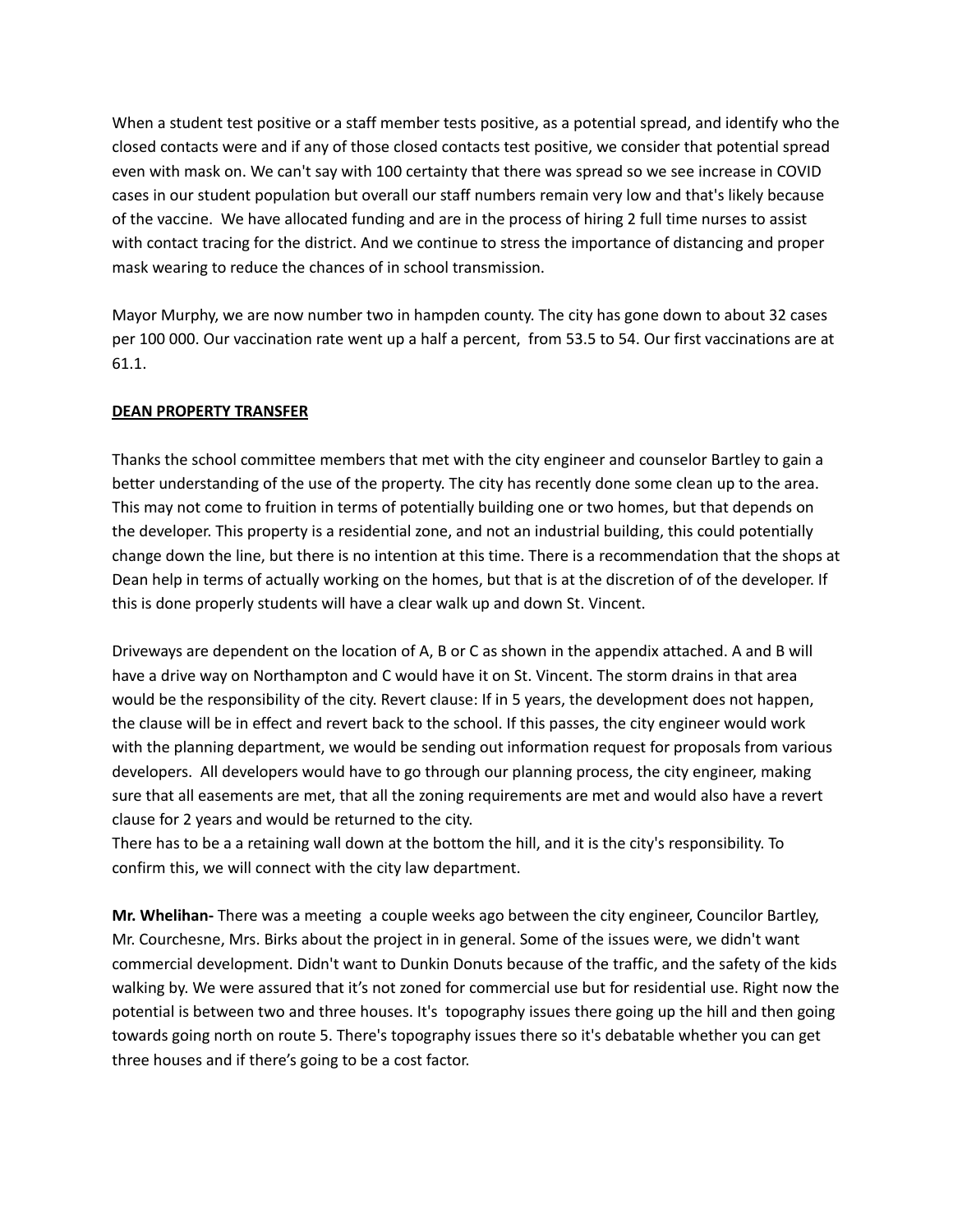In my opinion the schools probably there's no benefit to keeping it for the school schools right now because of the topography issue. The use going forward is probably the highest would be for single-family homes or maybe a duplex. We were sort of assured by councilor Bartley that the school committee was part of the process in terms of writing up language for a reverter, as the commerce dated five years. Mr. Bartley commented that that's probably going be a guideline to get someone to go out the bid and get proposals. Mr. Whelihan and Mrs. birks were assured that the school committee would be part of the process.

**Miss. Brunelle-** City engineer wrote development constraints:

- Slope- The most significant development constraint is a steep slope that drops to the Dean chool parking lot along the ingleside entry side of the parcel. The top of the slope is about 75 feet from the ingleside street property line at the intersection and ships closer to the street as you head north. This makes the subject portion of the property impractical for development.
- Utility crossings- There's at least two utility crossings across the property from ingleside to the Dean campus and including a 12-inch storm drain about 100 feet north of the intersection and 8 inch sewer line about 500 feet north intersection. There also appears to be a buried gas and electric utility lines along the angle side of the property easements would need to be established for these if the property was no longer under control of a city agency.
- building setbacks any lot created at the saint vincent angle-sized intersection and it would be a corner lot a single family residence would need to be set back a minimum of 40 feet from both right-of-way lines and a minimum frontage of 100 feet would be required on both streets. This may be feasible but it would place the residents very close to the top of the steep slope. Driveway access would likely need to be from the ingleside street due to the very steep slope of the south of St. Vincent if the second lot was created to the north.
- Development potential it appears feasible that one possibly two developable lots could be created at this location, however, the lots may not be very appealing to potential developers or prospective residential buyers due to the constraints cited above. The issue of ownership and control of the parcel would need to be resolved before any sale of potential property could be considered.

Miss. Brunelle seeks information and expressed great concerns on the value of these lots right now, and how much is being charged for the parcel since there is no price establishment at this time. As well as, would like to confirm where that money go and suggests to list the property on the open market for true market value. Miss. Brunelle would also like more information about the potential tax revenue, whose responsibility is the cost of the relocation of storm drains, utility lines, and gas lines. Miss. Brunelle does not agree with this transfer at this time.

**Mayor Murphy -** the goal is to see if there are developers that are interested . The price for what they would pay is not determined until they determine if there is interest. There are no problems on that street and on that walkway that create a danger as of right now. Mayor Murphy appreciatea your your real estate experience.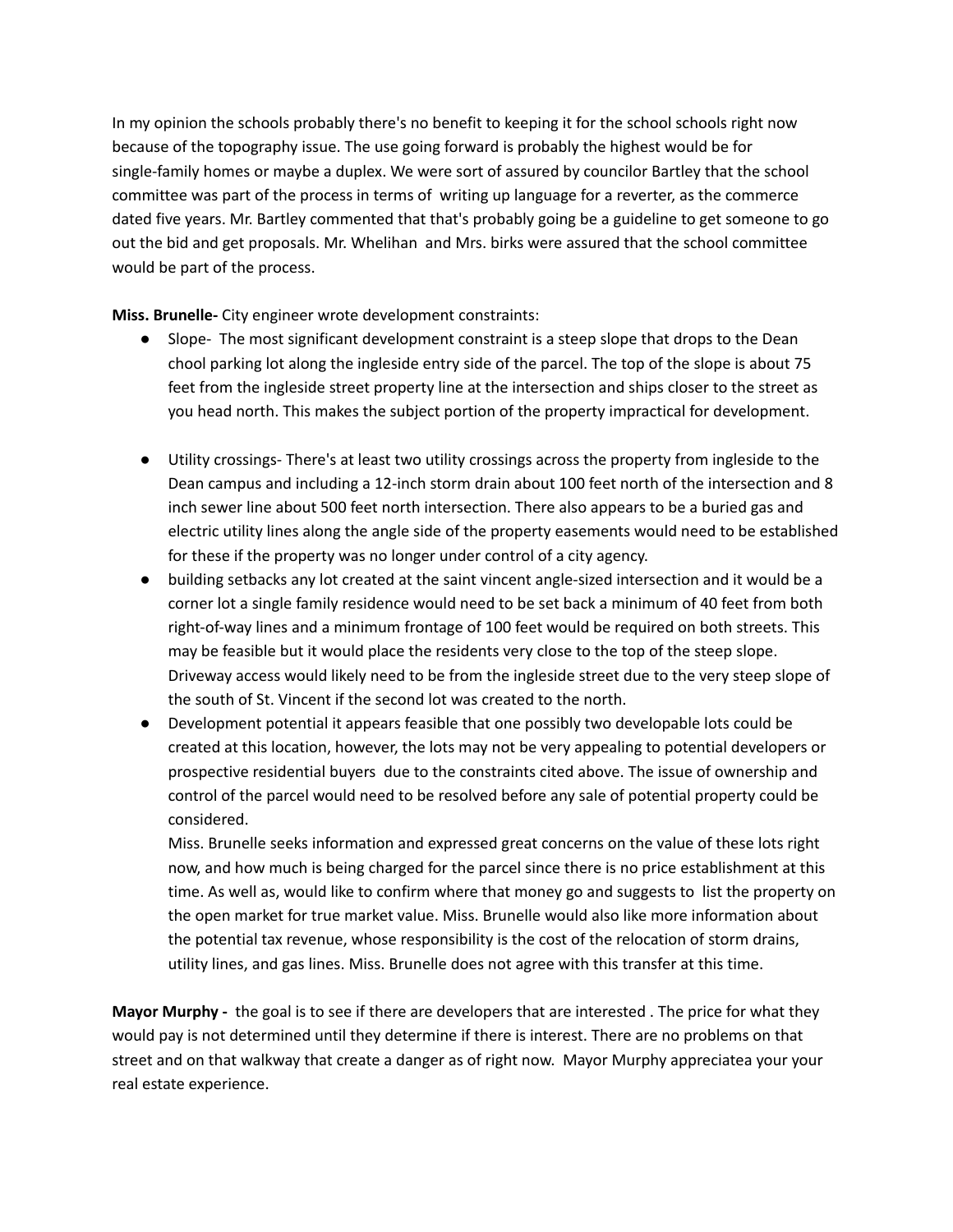**Mr. Whelihan-** Expressed that this location is not a prime site. There's potential for three lots max and the buyer would have to invest money into it. He would want to keep property for potential parking but understands that the school department may not have the funds to bring it up to code, and should not keep the property.

**MOTION:** Miss. Brunelle set a motion to not approve the transfer

so I have a motion to put the vote so I would make a motion to not approve this transfer of parcels to the city well hold on so it's just a motion just to put it to vote so that I think mr in motion to sell it

Ms. Birks- Explains the conversation with Mr. Bartley, and the requests of the committee of the price of how much the parcel will be sold for, 5 year retainment clause, Dean student wrote into the RFP to assist with the work, and the money back to go to the Dean student account. Mr. Bartley would like the committee involved in the RFP. As well as, once the parcel is transferred, the city would clean the area.

**Ms. Lefebvre-** Expressed her concerns around establishing a trusting relationship with the council as she does not believe the items being requested in the clause will be included and be in collaboration with the committee.

**Mrs. Birks-** Expressed her concern for the division of the city council and the school committee and hopes that both committees can come back together to help unite the city.

**Motion:** Ms. Brunelle made a motion that there not be a vote until the RFP is compete for this parcel. Requests, summary and meeting minutes of meeting with Councilor Bartley, Draft RFP,. Evaluation of the land, and where the money goes, and the fallen trees.Seconded by MMr. Whelihan, to table until we have the requested items above stated by Ms. Brunelle. Motion carried on a roll call vote(Acting Mayor Murphy No, Mildred Lefebvre Yes, Erin Brunelle Yes, Rebecca Birks Yes, Irene Feliciano Sims Yes, John G. Whelihan, No, William Collamore Yes)

# **ENTRY PLAN UPDATE**

Superintendent Soto expressed his thanks for the community and school committee through out the beginning of his listening tour. Through out the process, it's been great to meet with families, community members, and most of all our students to get their input on the strengths and areas of improvement for the district. I want to explicitly invite everyone listening today to attend at least one of our two virtual sessions that are coming up this Wed, October 20th, from 5:30-6:45 p.m., there is a virtual meeting for parents and family members. On Tuesday, Nov. 2 from 3:30-4:30 p.m., I am hosting a virtual meeting for all staff members. Visit our website to sign up so that we can send you the zoom link information. For those who are unable to attend take my entry plan survey by Nov. 5th. To the School Committee, as I mentioned, we will spend time together on this topic at our December retreat. Some themes have already emerged, such as appreciation for our dedicated staff and our dual language program.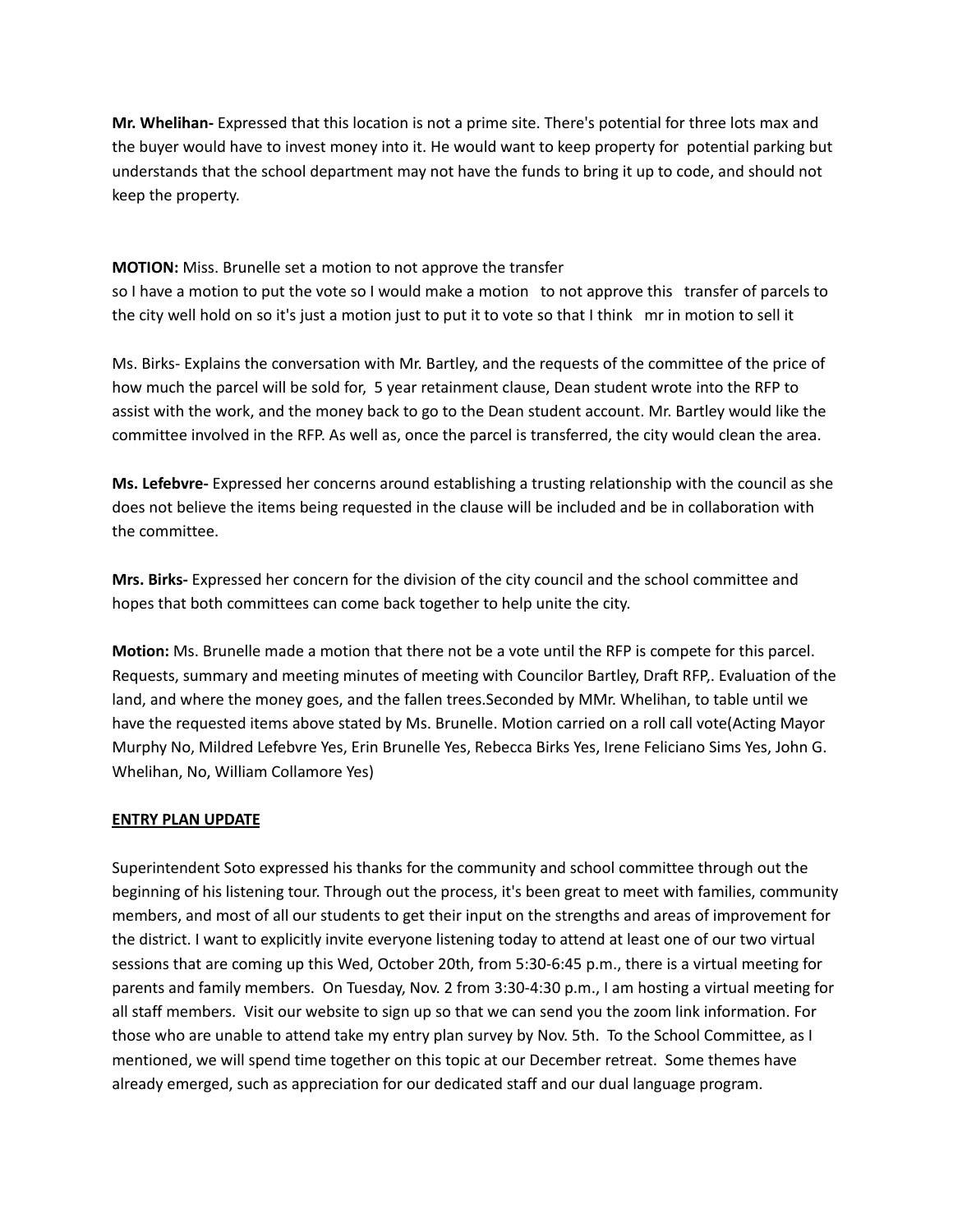#### **Middle School Collaborative Study**

**Jackie Glasheen, Executive Director of School Leadership**- Explains the purpose for sharing this information with the committee, recommendations from the middle school collaborative study team on the middle school experience, there are many things that we agreed on, and there are other things that we could not agree upon that needs to be figured out by other leaders in the city.

Suggests the committee think about a middle school student that you know who didn't get what they needed in middle school, how that experience could be different if this child was given the academic and social support they needed.

We as a district, have a responsibility to every single child in the way of public schools, our responsibility is to meet their academic and social needs and support their growth, therefore, we need middle schools that work for all current and future HPS middle school students.

The past receiver gathered input from families, staff and community members about changing to elementary schools and 2 distinct middle schools over the course of four years. The Input gathered stated there is a desire for programming and experiences tailored to either elementary school or middle school that it is too difficult to meet the needs of a four year old and a 14 year old all in one building. Many staff members recommended fewer grades in school, so they could be more student progress. And with that feed back introduced Veritas Prep and Holyoke STEM.

By opening up new middle schools, we inadvertently reduced the average size of our schools from 412 students to just 331. The average sized school in Holyoke is below national and state averages, which are more than 400 for elementary school and nearly 600 students from middle school. Pre-k Portfolio, can be found on **slide 19 of the slide deck.** Where we'd like to go by opening up new middle schools.

Inadvertently reduced the average size of our schools from 412 students to just 331 with one of our schools lawrence only having 167 school students. Which is due to population shifts in the city. The average size school in Holyoke is below national and state averages, which are more than 400 for elementary school and nearly 600 students from middle school by having small schools our resources are constrained and we cannot offer as many opportunities for students

This mix of transitioning went from four different grade configurations in school year 15-16, to nine different configurations across 11 schools across, 10 different buildings.

A new school building we would have eight to nine elementary and middle schools with a range of 360 to 550 students per building and only two different grade configurations you're either in an elementary school or you're in a middle school,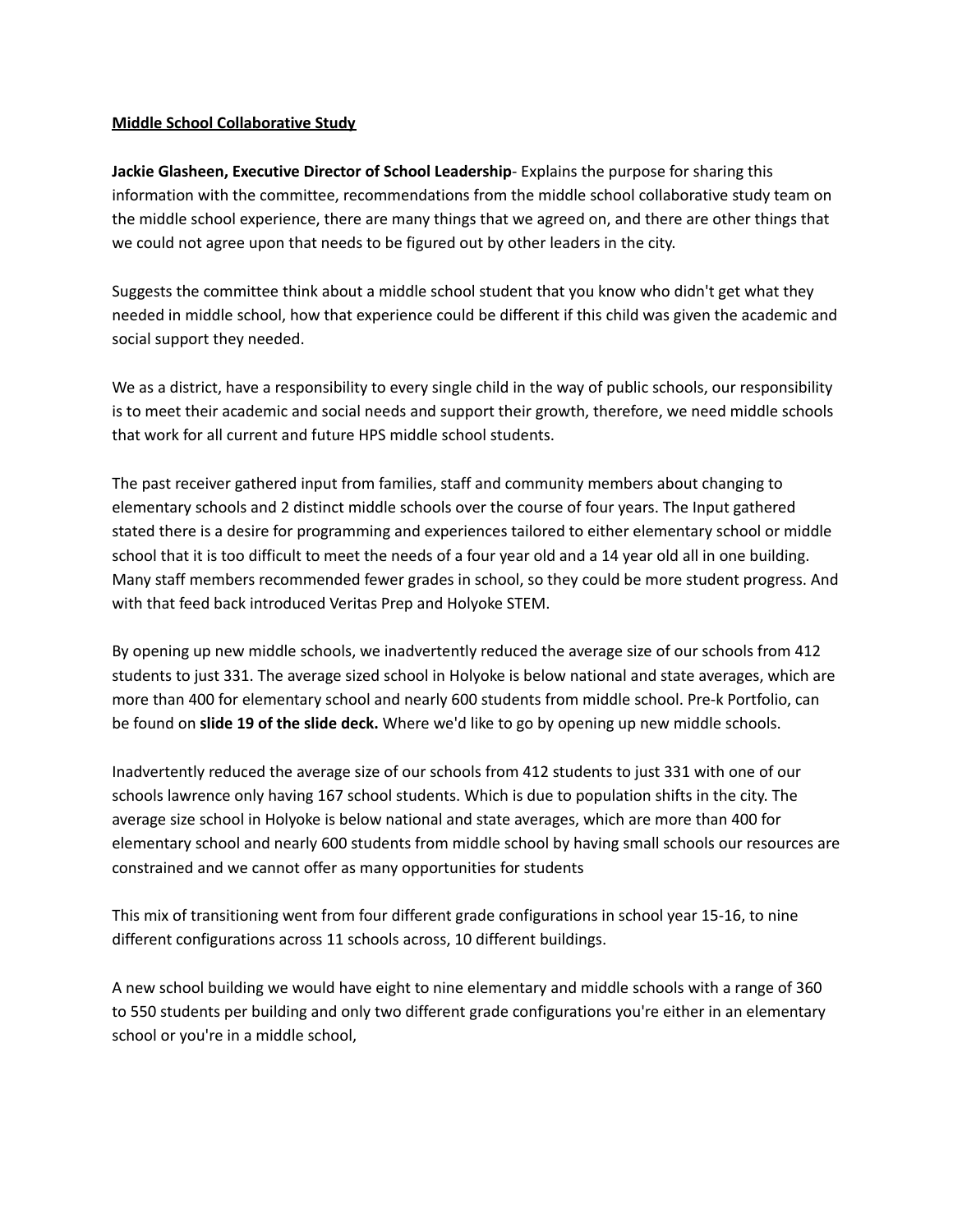The district hired Cambiar Education to support the work of the middle grades collaborative study team. the team consisted of 16 hps people including school leaders teachers parents and district leaders we also had someone with a counseling background, someone on the family and community engagement team and a school committee member.

**Steve Mahoney, Chief of Schools.** Explains the process and support provided by Cambiar Education through literature and a research. There was a focus on the association of middle level educators as a source for us to get a sense of the key components, beliefs, characteristics of successful middle school. The team explored and examined successful middle schools that come from communities that are just like ours.

- 86% Middle school programming should include an advisory period. (560 respondents)
- 83% Setting students on a path to complete MassCore is important.
- 81% Middle school programming should directly connect to the high school programming of academics or career vocational technical ed.
- 63% HPS should use previous MS building work as a starting point on a single MS building project.
- 21% think we should start new. (17% are unsure.)
- 54% Prefer different programming across schools to promote a pathway for every student vs.
- 30% prefer similar programs to ensure equity. (16% are unsure.)

Proposed Vision for HPS Middle Schools- HPS middle schools equip students with the skills and experiences to excel academically and socially in high school and beyond.

Five guiding beliefs:

- 1. Students and teachers are engaged in **active, purposeful learning** to drive academic growth.
- 2. Educators use **multiple learning and teaching approaches**.
- 3. Students engage in applied learning and **activities inside and outside the classroom**.
- 4. The school environment is **inviting, safe, inclusive, and supportive of all**.
- 5. Adults **value young adolescents** and are prepared to teach them.

Leading 21 Century Skills for students to develop by the end of 8th grade include how to solve problems, make decisions, think critically, and communicate.

Four Social Emotional Recommendations-Implement an **Advisory period** to support social emotional learning, promote strong relationships and offer opportunities for exploration. **Embed social emotional learning** across the curriculum - not separate. Prioritize and protect time and space dedicated to **mental health** in schools. **Partner with community agencies** to augment services provided in schools

Equity Recommendations-

- Equity ensures **all students have a rigorous academic experience** so they can take advantage of opportunities in high school and beyond
- Support for **specialty programming and exposure to a variety of enrichment,** while recognizing that students need to make choices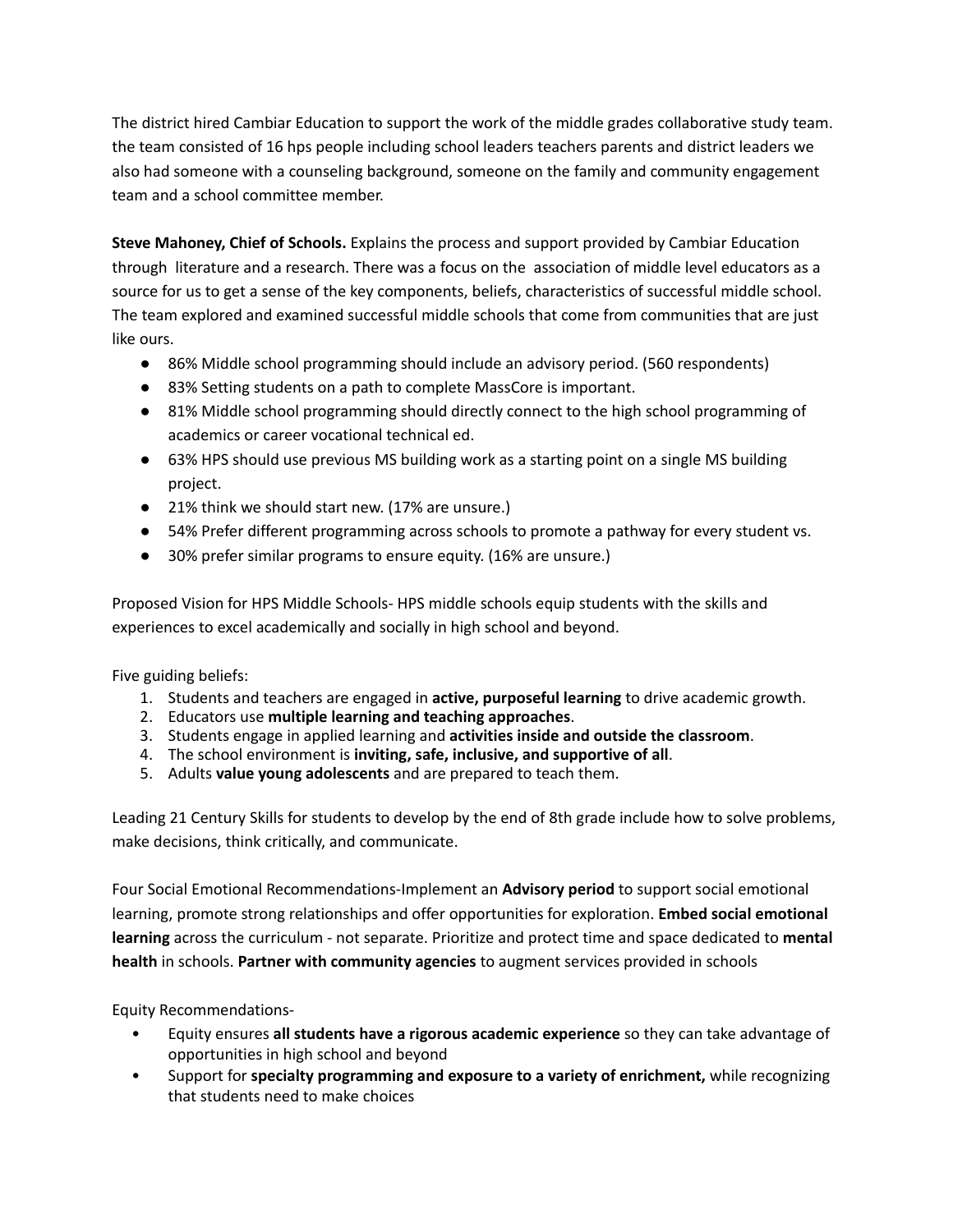- **Balance** the number and needs of special populations (e.g. SPED, EL) across schools
- Ensure **all stakeholder voices are heard** and represented

**Erin Linville Chief of Strategy and Turnaround,** explains the issue that the study is not able to resolve at this time which is the precise grade levels that should be counted as middle school given the number of students per grade in Holyoke and the capacity of the schools that we currently have we examine two options.

The options include three grades 5-8 schools or two grades 6-8 schools.

- Option one is the three grades 5-8 schools. In this option, dual language would be a small standalone middle school of about 400 students across four grades, so 100 students per grade. The other two schools would be 550 students, with about 140 students per grade. There would be 5 elementary schools in total - 1 elementary school would likely feed into the dual language middle school, and two elementary schools would feed into each of the other middle schools while still maintain choice students.
- Option 2, we have two grades 6-8 schools with 550 students per school. Since its only 3 grade spans, there would be 183 students per gade. Dual language would be a strand in one of the middle schools. We would have six elementary schools, with three elementary schools each feeing into each middle schools.

In both cases, this is larger than our current middle school size of around 330 students.**(Page 37 of slide deck)**

Explains the pros for 5-8 model

- More time w/ S&F for academic growth & relationships
- Flexible/innovative staffing Ops
- A little smaller # of students/gr. while still enough for variety of programming/electives
- Allows for 1 DL-only school
- 5 ES will all have ~4 classes/gr, resulting in similar sized ES
- No more co-located schools
- Have internal capacity while new building is built

Explains the cons for 5-8 model

- Some people view Gr. 5 as "too young" for MS
- Jump btwn Gr. 5 and Gr. 6-8 standards/curriculum
- Would likely require non-traditional staffing models
- Holyoke & MSBA may expect a gr. 6-8 model
- 3 MS makes collaboration and cohesion less straightforward
- Only 40% of students may experience a new MS bldg

Explains pros 6-8 model

CCSS content is 1 grade band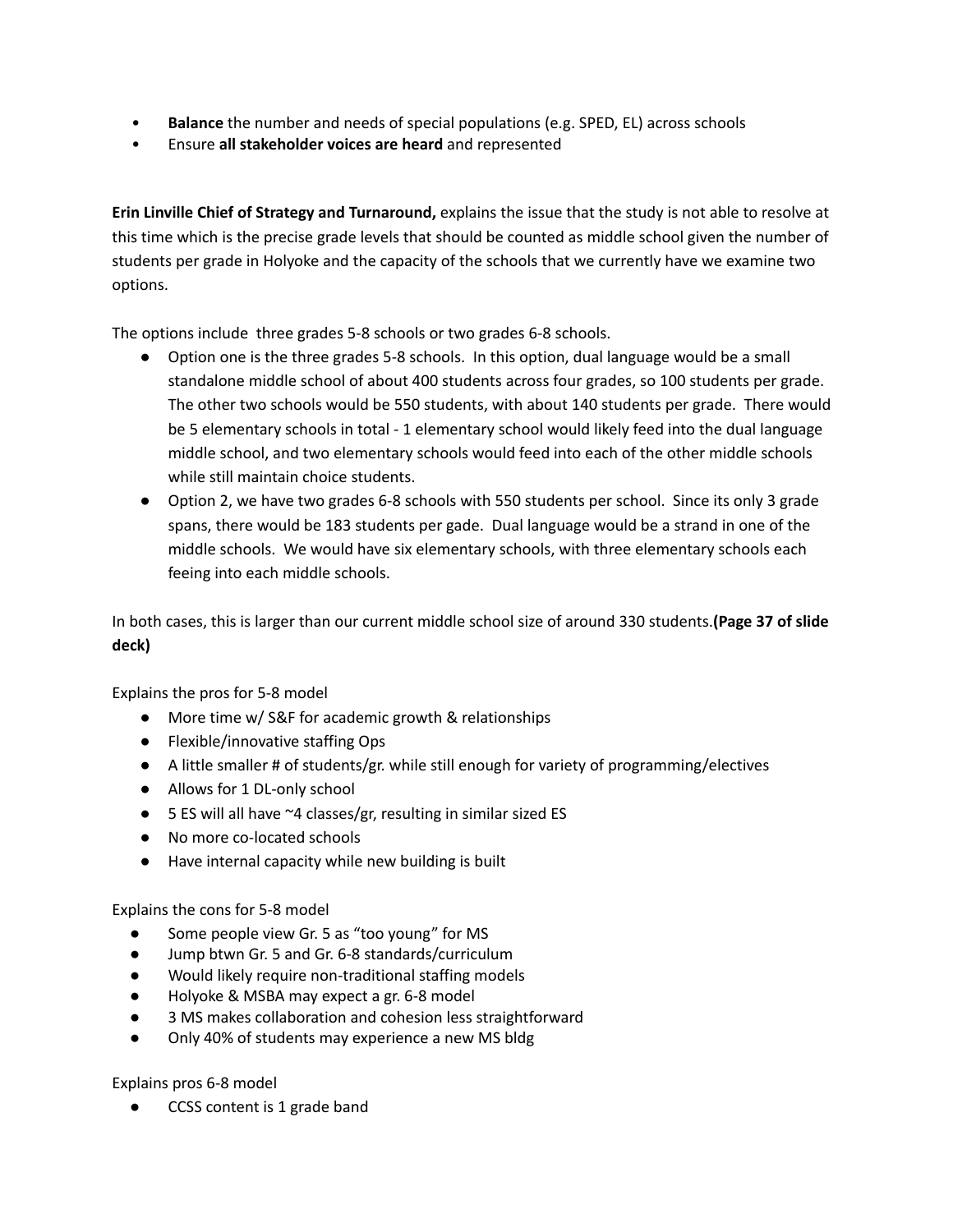- Tighter developmental span
- Sufficient # of students & teachers for teaming, collaboration & more electives
- Integrates DL students
- No more co-located schools
- Have internal capacity while new building is built
- 2 MS makes collaboration and cohesion more straightforward

Explains cons of 6-8 model

- Short time span in 1 school for relationship building & academic acceleration during a time of a lot of personal change for students
- Veritas Prep Holyoke a proven model in [Springfield](https://profiles.doe.mass.edu/mcas/mcascharts2.aspx?linkid=33&orgcode=04980000&fycode=2021&orgtypecode=5&) relies on the gr. 5-8 structure
- Only 50% of students may experience a new MS bldg
- ES varies more in size, with 3 or 4 classes per grade

Explains after all the research read, data analyzed and conversations held, the middle grades collaborative study team wasn't able to reach a consensus on the grades span. Our most significant takeaway was that it is more important that we implement a strong model. An important next step is to share the findings from our work with a lot of stakeholders and then solicit their input.

Explains the next steps for the near and mid term include:

- share this middle grades recommendation with HPS Leadership, Principals, School Committee, School Building Committee, and City Council
- Host more input sessions for staff, student, family and community to solicit feedback on recommendation
- Make important decisions on:
	- Grades 5-8 vs. Grades 6-8 model
	- Dual language model in middle school
	- Middle school building project school location, funding commitment to enter feasibility phase, etc.
- Develop programs and models for key aspects of middle grades experience, including world/heritage language and Advisory
- Engage in a community process to develop a timeline and transition plan for fully moving to the middle school model, with or without a new middle school building
- Once the ES/MS plan is set, allow for significant time for planning and implementation at the school level: staffing, scheduling, teaming, program/academic design, operational (transportation, furniture, etc.)

**Mr. Whelihan-** Recommends we fix the middle school system and hopes the building committee gets the right feedback from the public including , students and teachers or inorder to implement a system that works for the to progress to High School. o I was privileged to be the school committee member appointed to work on this group and I am eternally grateful not only for excuse me the knowledge I gained at the school committee representative but as a parent to currently to middle grade students in holyoke public schools.

**Ms. Brunelle-** Empasized on Superintendent Soto's statement at the schol building committee, that he does want the decision to be made along with the school committee decision along with the superintendent to decide on:

● What schools come offline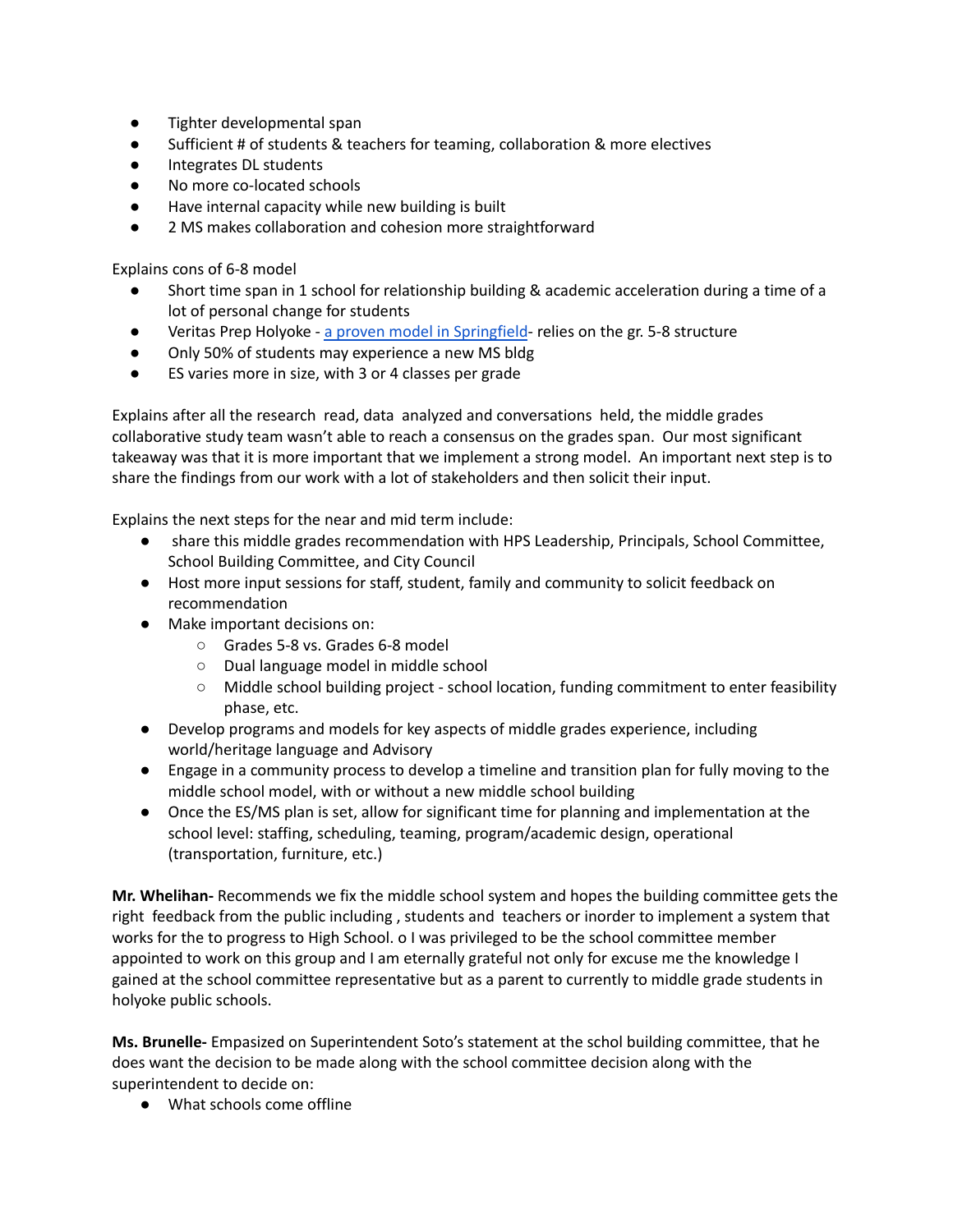- Where grade configurations end up
- Whether or not we go to a five to eight or a six to eight
- Whether or not we end up in two buildings or three

Appreciates that even under receivership, understands that this is a a decision that is going to affect holyoke families in the holyoke community at large for decades to come.

Expressed concern in regard to the past decisions to move to a K-8 model. This caused segregation amongst our communities. It provided for lack of diversity and education.

Suggests consideration of the five to eight model, with a stand alond dual languge school. The con is that dual language students would potentially get 25 percent of their education in that second language, which is 50% at te current time. Then to have the proper pathway dual language.

Right now the program is seeing a decrease in enrollment in that like third fourth grade. One reason being E.N.Whit has an english option in their building so when a student is struggling they can easily move into a mainstream classroom if space permits.

**Superintendent Soto** expressed that this is a historic moment for the Holyoke Public Schools. And wants to be clear witht he community and committee and with future school committee members. This is not a decision that I as the receiver of HPS is going to make alone. This decision will be a part of the future. The decision to got o a K-8 district was one the major reasons we ended up in receivership combined with a drain on resource allocation.

**Ms. Lefebvre** expresses concern in regard to the study team not having a group of parents that don't work for the district, aren't a district leader, aren't a teacher. With recommendations of at least 2 parents from Veritas and Peck.

Suggested an interview rather than a survey in order toc connect with families rather than reading and filling out a form.

**Erin Linville** responds that the information was shared via the Holyoke Update and was not able to get a non HPS staff parent as a part of the team, but will work with the team to do better in outreaching to parents for these types of leadership roles.

**Mr. Whelihan** seeked information on how the community can access the meetings.

**Ms. Brunelle** responds that the meeting is taking place on Nov. 4, 2021, at 6PM. The committe is looking for more diverse representatives and parents as well. These meetings are open to the public, and can view and gain knowledge on the process by watch the city council meeting.

**Ms. Linville** shares that the information will be via the Holyoke Update this week, which will include the zoom link and also on channel 15.

# **ANNOUNCMENTS**